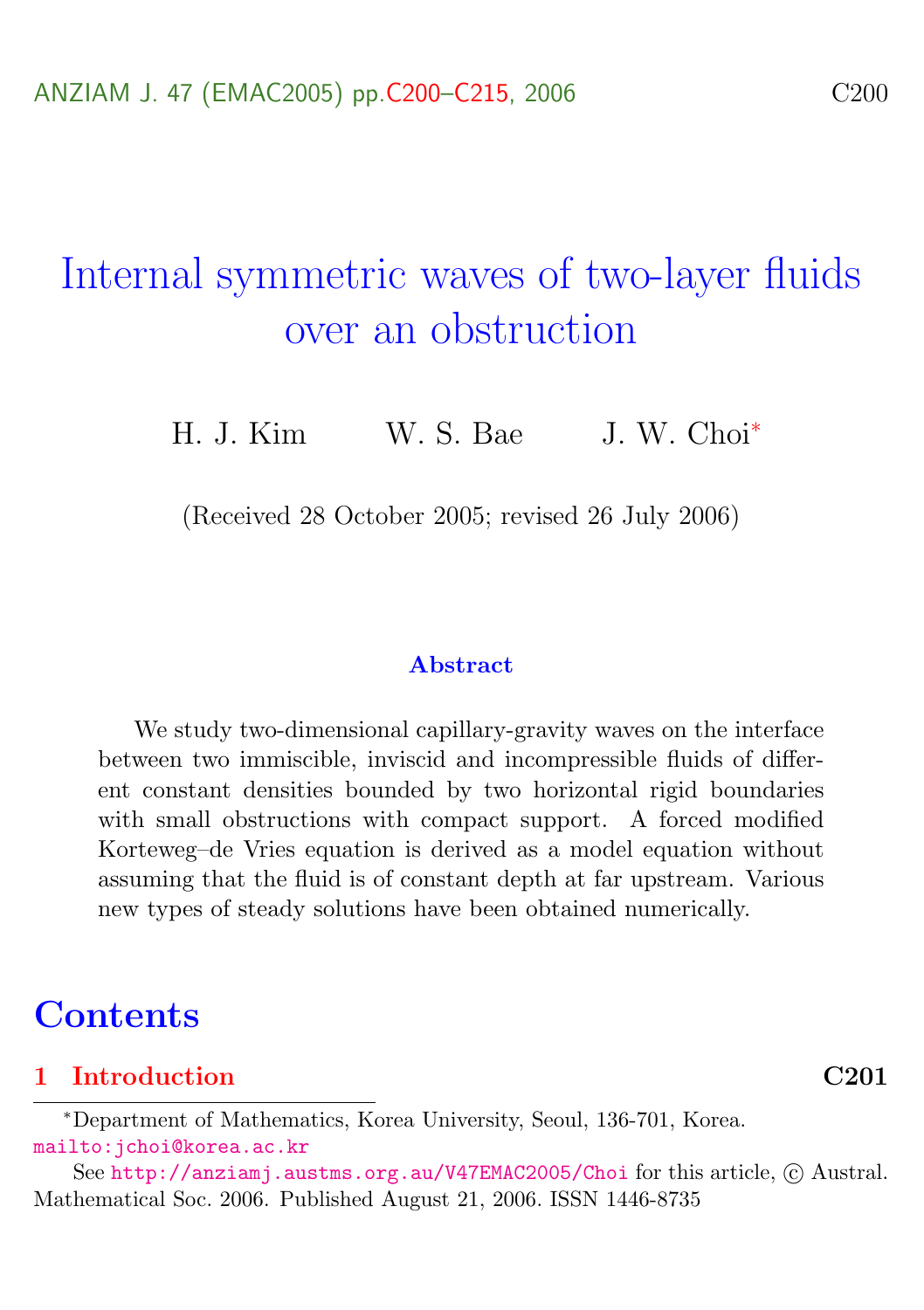Contents C201



<span id="page-1-1"></span>Figure 1: fluid domain.

| 2 Derivation of the forced modified KdV equation | C <sub>202</sub> |
|--------------------------------------------------|------------------|
| 3 Forced modified KdV equation                   | C <sub>205</sub> |
|                                                  |                  |
| <b>References</b>                                | C214             |

## <span id="page-1-0"></span>1 Introduction

A two-dimensional flow of immiscible, inviscid and incompressible fluids of different constant densities, bounded by two horizontal rigid boundaries is considered as in Figure [1.](#page-1-1) Let us assume that the object at the bottom is moving at a constant speed along lower boundary. By deploying a Lagrangian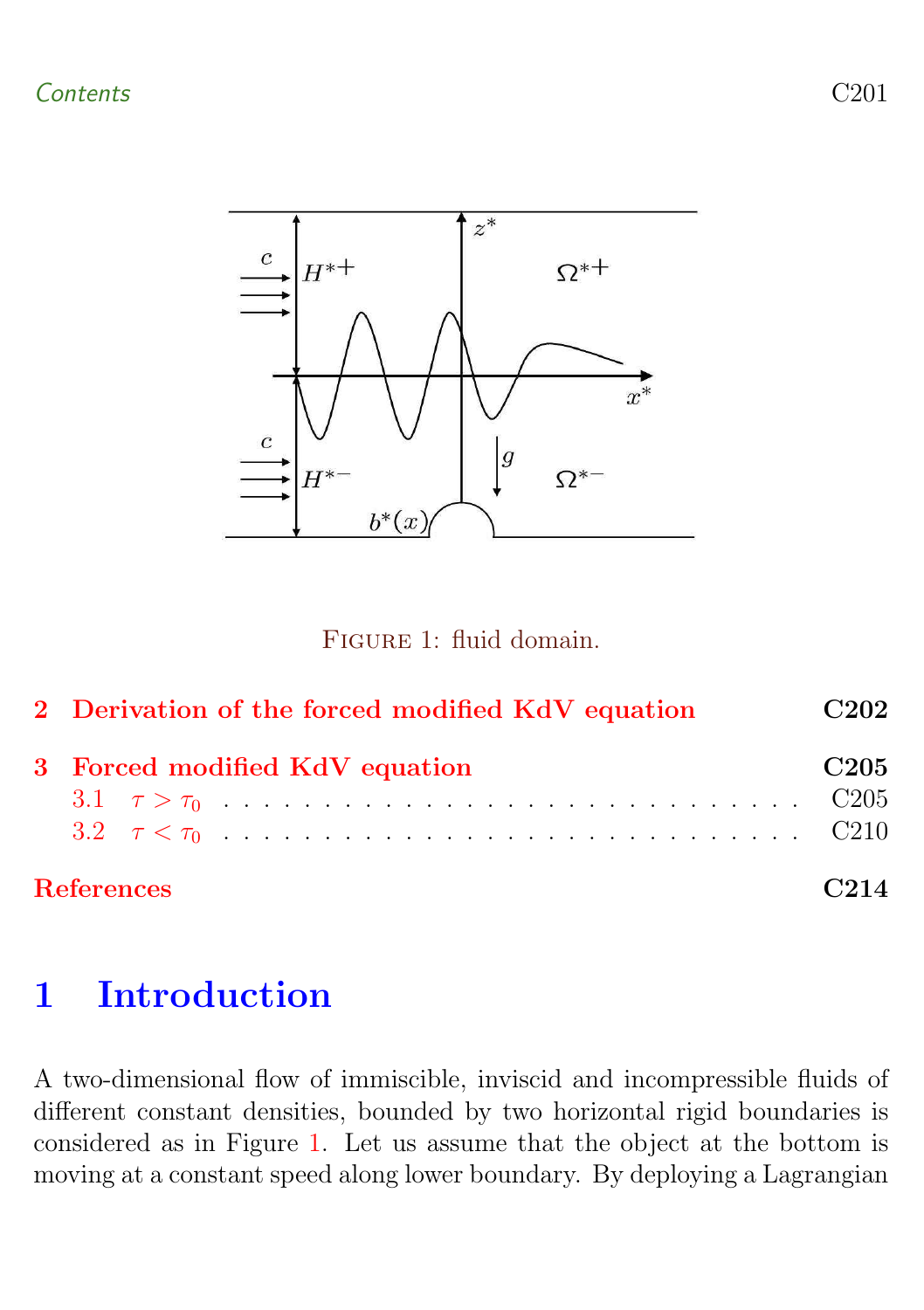#### <span id="page-2-1"></span>1 Introduction C202

moving coordinate system, the problem is reduced to a steady state, two layer, flow past an obstruction.

Shen, Shen and Sun [\[1\]](#page-14-1) developed an asymptotic theory for steady state, single layer, flow of small amplitude past an obstruction and derived the Forced Korteweg-de Vries equation (FKdV). Choi, Sun and Shen [\[2,](#page-14-2) [3\]](#page-15-0) derived a Forced Modified K-dV equation (fmkdv) and Forced Extended K-dV equation on two-layer flows when the fkdv theory fails in two layer flows. Choi, Lim, Ahn and Park [\[4\]](#page-15-1) also developed an asymptotic theory and derived the Forced Korteweg-de Vries equation for steady state, single layer, flow of small amplitude past an obstruction without assuming that the fluid is of constant depth far upstream. In this paper, we consider the same fluid domain as in [\[2\]](#page-14-2) and the same type of fmkdv is derived when the density ratio is the square of depth ratio. However, we do not assume that the interface between two fluids is constant far upstream. New types of symmetric solutions of the FMKdV are found by considering periodic wave solutions for the waves ahead of an obstruction.

# <span id="page-2-0"></span>2 Derivation of the forced modified KdV equation

The flow under consideration in Figure [1](#page-1-1) has following governing equations and boundary conditions [\[2\]](#page-14-2). In the domains  $\Omega^{* \pm}$ ,

$$
u_{x}^{*\pm} + w_{z}^{*\pm} = 0,
$$
  
\n
$$
u^{*\pm} u_{x}^{*\pm} + w^{*\pm} u_{z}^{*\pm} = -p_{z}^{*\pm}/\rho^{*\pm},
$$
  
\n
$$
u^{*\pm} w_{x}^{*\pm} + w^{*\pm} w_{z}^{*\pm} = -p_{z}^{*\pm}/\rho^{*\pm} - g.
$$

At the interface  $z^* = \eta^*$ ,

$$
u^{*\pm}\eta_{x^*}^* - w^{*\pm} = 0,
$$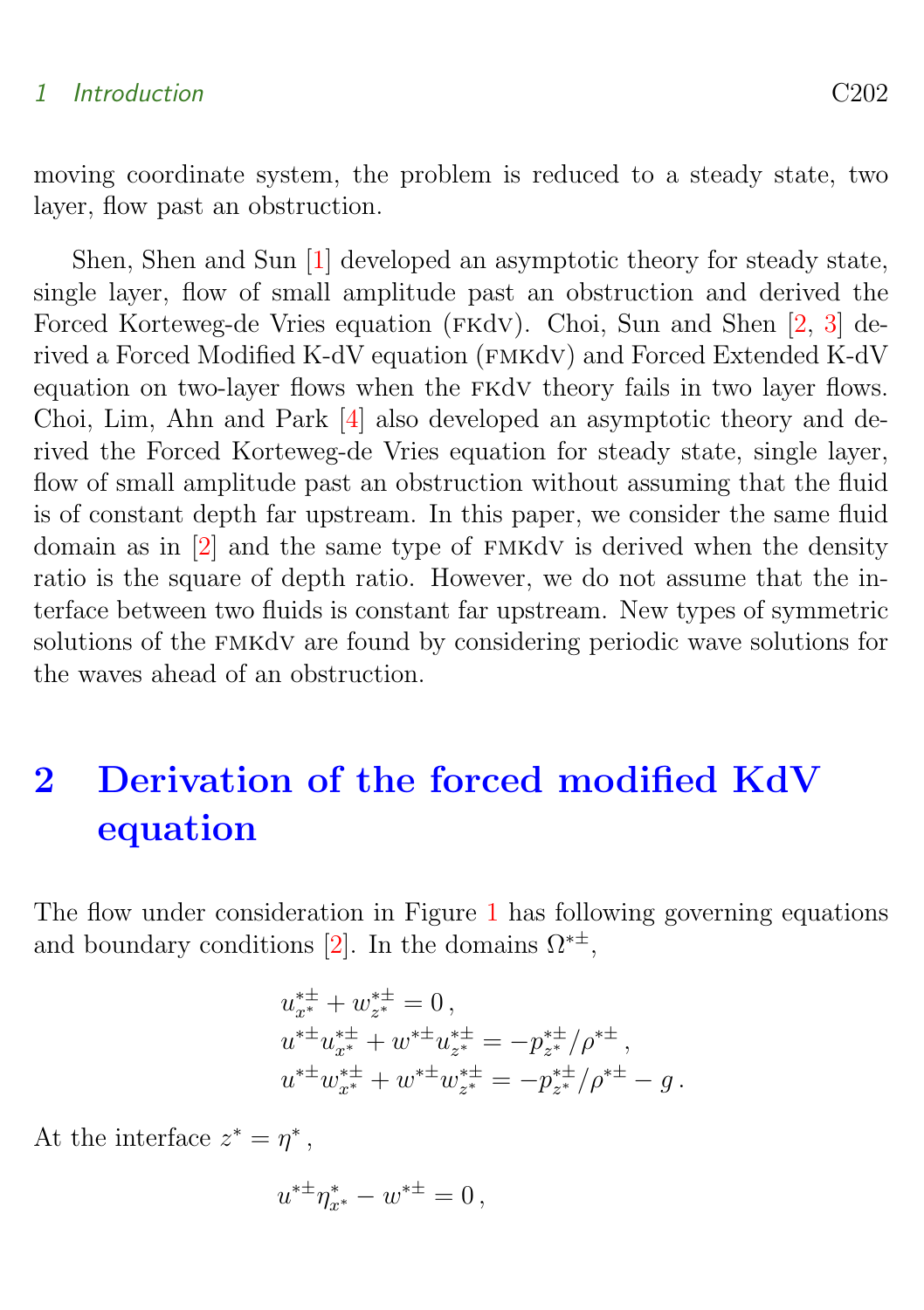$$
p^{*+} - p^{*-} = T^* \eta^*_{x^* x^*} / (1 + (\eta^*_{x^*})^2)^{3/2}.
$$

At the rigid boundaries  $z^* = H^{* \pm}(x^*)$ ,

$$
w^{*\pm} - u^{*\pm} H_{x^*}^{*\pm} = 0 \,,
$$

where  $(u^{*\pm}, w^{*\pm})$  are velocity vectors,  $\rho^{*\pm}$  are constant densities,  $p^{*\pm}$  are pressures and g is the gravitational acceleration.

Let  $L$  be the horizontal length scale and  $H$  be the vertical length scale, assuming that, far upstream, the interface of two fluids is periodic and H is the mean depth of the lower fluid. Assume  $\epsilon = (H/L) \ll 1$  and introduce following variables:  $x = x^*/L$ ,  $z = z^*/H$ ,  $u^{\pm} = u^{*\pm}/\sqrt{gH}$ ,  $w^\pm \ =\ \epsilon^{-1} w^{*\pm}/\sqrt{g H}\,, \; p^\pm \ =\ p^{*\pm}/\rho^{*-}g H\,, \; \eta \ =\ \epsilon^{-1} \eta^{*}/H\,, \; T \ =\ T^{*}/\rho^{*-}g H^2\,,$  $\rho^{\pm} = \rho^{*\pm}/\rho^{*-}$ ,  $h_0^{\pm} = H^{*\pm}/H$ . Then the above equations become nondimensionalized. Let  $\rho^+ = \rho$ ,  $\rho^- = 1$ ,  $h_0^+ = h^+ = h$ , and  $h_0^- = h^- + \epsilon^3 b(x)$  with the conditions that  $h^- = -1$  and  $b(x)$  has finite support. In addition, let u,  $w$  and  $p$  possess asymptotic expansions of the form

$$
\phi(x, z, \epsilon) \sim \phi_0 + \epsilon \phi_1 + \epsilon^2 \phi_2 + \cdots,
$$

with  $u_0^{\pm} = u_0 = \text{constant}, p_0^{\pm} = -\rho^{\pm} z$  and  $w_0^{\pm} = 0$ .

From the first order approximation, in  $h^- < z < 0$  and  $0 < z < h^+$ ,

$$
u_{1x}^{\pm} + w_{1z}^{\pm} = 0, \qquad (1)
$$

<span id="page-3-0"></span>
$$
u_0 u_{1x}^{\pm} = -p_{1x}^{\pm}/\rho^{\pm} , \qquad (2)
$$

$$
p_{1z}^{\pm} = 0 \, ; \tag{3}
$$

with  $w_1^+ = w_1^-$  at  $z = 0$ , (4)

$$
p_1^+ - p_1^- = -\eta(\rho^+ - \rho^-) \quad \text{at } z = 0 \,, \tag{5}
$$

$$
w_1^{\pm} = 0 \quad \text{at } z = h^{\pm} \,. \tag{6}
$$

Equation [\(3\)](#page-3-0) implies that  $p_1^{\pm}$  are functions of x only. From Equations [\(1\)](#page-3-0),  $(2)$  and  $(6)$ , it follows that

$$
w_1^{\pm} = (z - h^{\pm}) p_{1x}^{\pm} / (u_0 \rho^{\pm}). \tag{7}
$$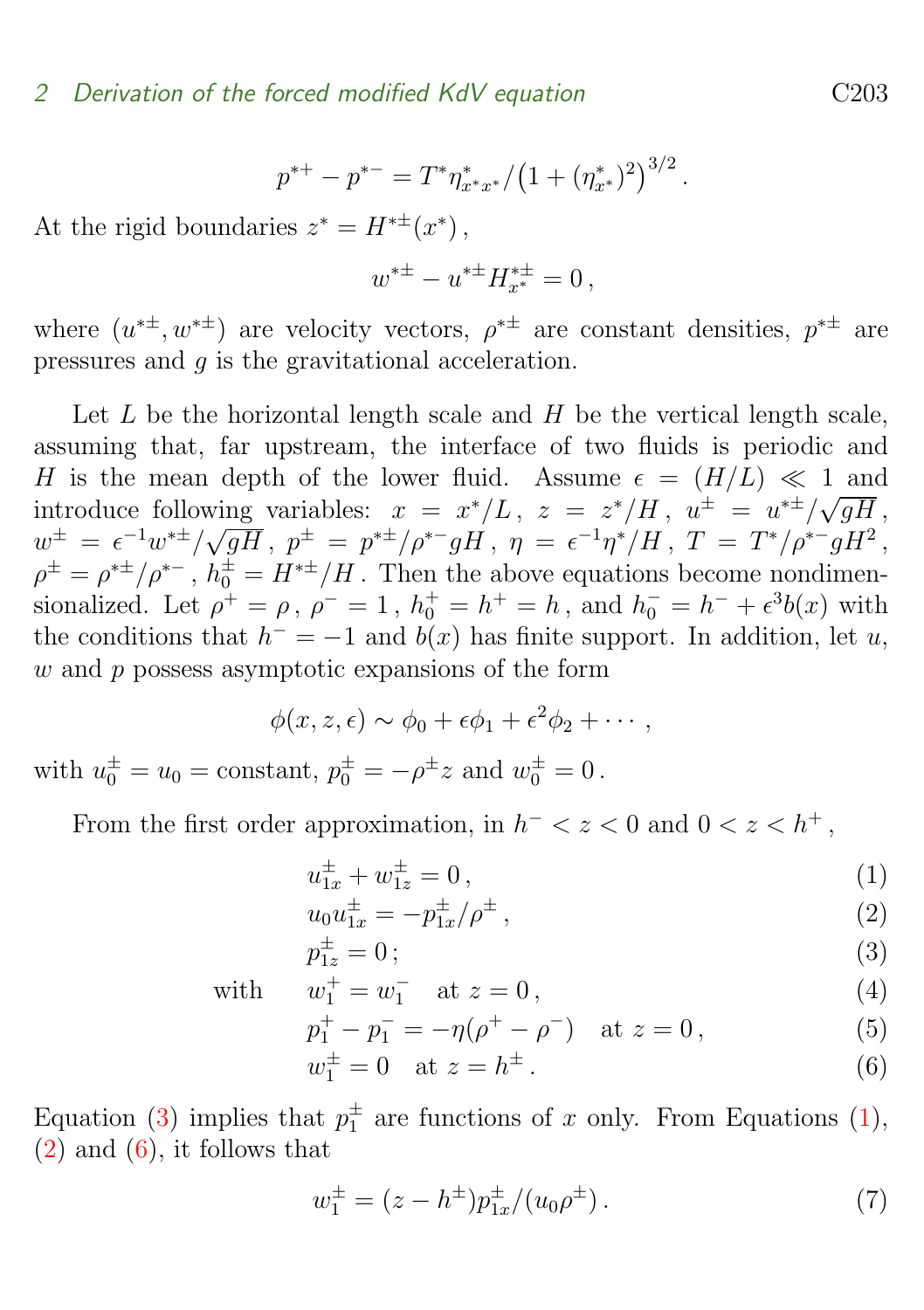### 2 Derivation of the forced modified KdV equation C204

From Equations [\(4\)](#page-3-0) and [\(5\)](#page-3-0)

$$
p_{1x}^{\pm} = c_1^{\pm} \eta_x \,,\tag{8}
$$

where  $c_1^+ = \rho(\rho - 1)/(h + \rho)$ ,  $c_1^- = h(1 - \rho)/(h + \rho)$ . From Equation [\(2\)](#page-3-0),

$$
u_1^{\pm} = -\eta (c_1^{\pm}/u_0 \rho^{\pm}) + \lambda_1(z) , \qquad (9)
$$

where  $\lambda_1(z)$  are arbitrary functions of z. Note that we obtain  $u_1^{\pm}$ ,  $w_1^{\pm}$ and  $p_1^{\pm}$  in terms of  $\eta$ . In a similar way, one can find expressions for  $u_2^{\pm}(x, z)$ and  $w_2^{\pm}(x,z)$ :

$$
u_2^{\pm} = \frac{c_1^{\pm}}{u_0^2 \rho^{\pm}} \left[ \lambda_1(z) - (z - h^{\pm}) \lambda_{1z}(z) \right] \eta - \frac{1}{2} \frac{c_1^{\pm 2}}{u_0^3 \rho^{\pm 2}} \eta^2
$$
  

$$
- \frac{1}{u_0 \rho^{\pm}} \left( \frac{c_2}{2} \eta^2 + c_3 \eta \right) + \lambda_2(z) ,
$$
  

$$
w_2^{\pm} = 2 \left( \frac{c_1^{\pm 2}}{u_0^3 \rho^{\pm 2}} + \frac{c_2}{2u_0 \rho^{\pm}} \right) \eta \eta_x(z - h^{\pm})
$$
  

$$
+ \left\{ \frac{c_3}{u_0 \rho^{\pm}} (z - h^{\pm}) - \frac{c_1^{\pm}}{u_0^2 \rho^{\pm}} \left[ 2 \int_{h^{\pm}}^{z} \lambda_1(z) dz - (z - h^{\pm}) \lambda_1(z) \right] \right\} \eta_x ,
$$

where

$$
N = \left(\frac{h^{+}}{u_{0}\rho^{+}} - \frac{h^{-}}{u_{0}\rho^{-}}\right),
$$
  
\n
$$
c_{2} = \frac{1}{N} \left\{ 2\left(-\frac{c_{1}^{+}}{u_{0}\rho^{+}} + \frac{c_{1}^{-}}{u_{0}\rho^{-}}\right) - \left[(h^{+})\frac{c_{1}^{+2}}{u_{0}^{3}\rho^{+2}} - (-h^{-})\frac{c_{1}^{-2}}{u_{0}^{3}\rho^{-2}}\right] \right\},
$$
  
\n
$$
c_{3} = \frac{-1}{N} \left\{ \frac{c_{1}^{+}}{u_{0}^{2}\rho^{+}} \left[ 2\int_{h^{+}}^{0} \lambda_{1}(z) dz + (h^{+})\lambda_{1}(0) \right] - \frac{c_{1}^{-}}{u_{0}^{2}\rho^{-}} \left[ \left( 2\int_{h^{-}}^{0} \lambda_{1}(z) dz + (h^{-})\lambda_{1}(0) \right) \right] \right\}.
$$

Here,  $\lambda_2(z)$  are arbitrary functions of z. Derivation of the FMKdV equation requires kinematic condition only for  $u_1^{\pm}$ ,  $w_1^{\pm}$ ,  $w_2^{\pm}$ ,  $w_2^{\pm}$  and  $w_3^{\pm}$ .  $w_3^{\pm}$  can be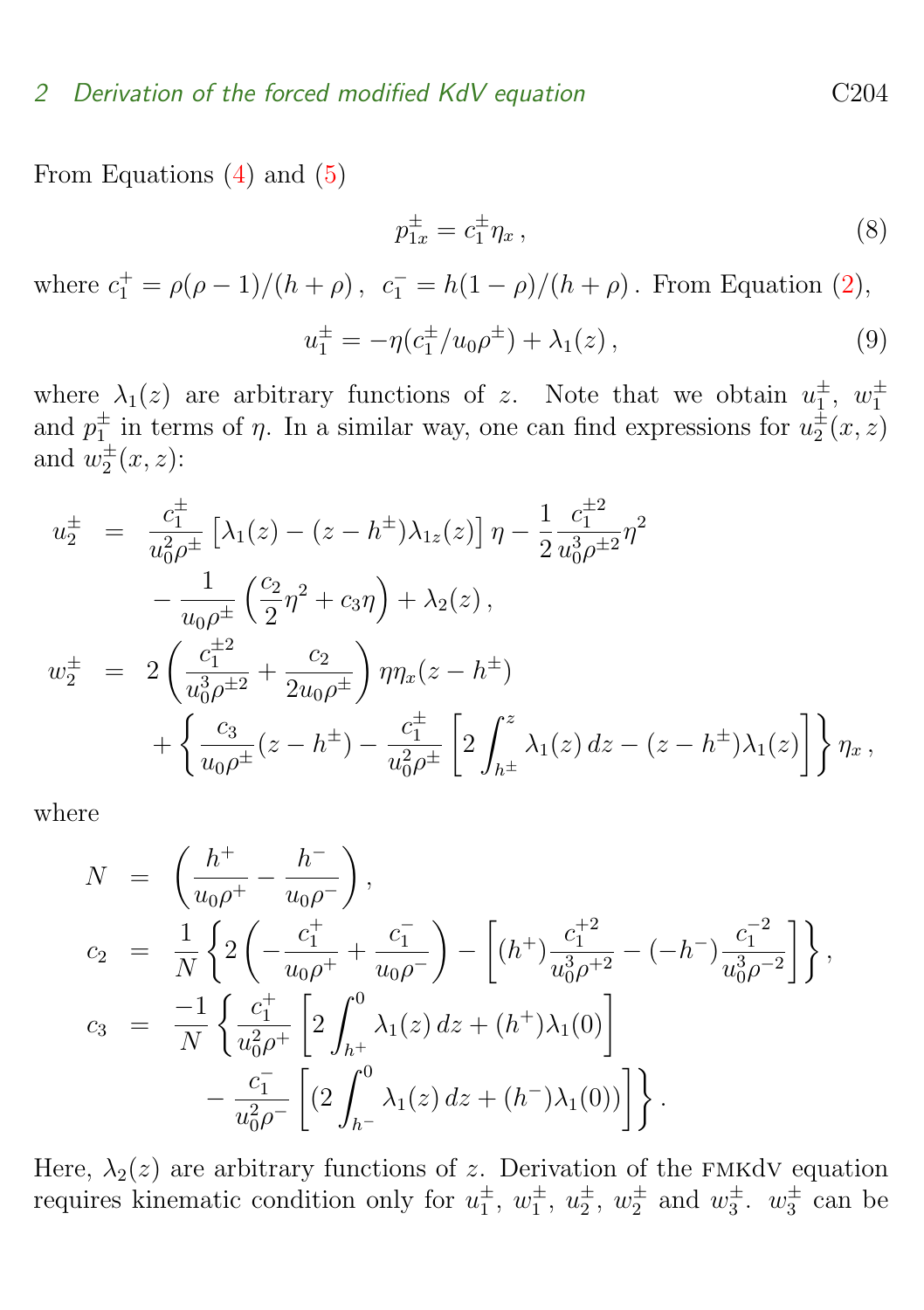### <span id="page-5-2"></span>2 Derivation of the forced modified KdV equation C205

derived similarly and we omit the expression of  $w_3^{\pm}$ . Since  $\epsilon u^{\pm} \eta_x - w^{\pm} = 0$  at  $z = \epsilon \eta$ , from the zeroth order of the asymptotic expansions of  $u^-$  and  $w^-$ , we obtain  $u_0^2 = h(1-\rho)/(\rho + h)$ . Assuming  $\rho = h^2$  and  $\lambda_1(z) = 0$ , the following Forced Modified K-dV equation (FMKdV) is obtained from the third order expansion of the kinematic condition,

$$
2\lambda \eta_x + A\eta^2 \eta_x + B\eta_{xxx} = Cb_x(x),
$$

where

$$
2\lambda = \lambda_2(0) + \int_{-1}^0 \lambda_2(z) dz + \frac{\rho}{\rho + h} \left( \frac{1}{h} \int_h^0 \lambda_2(z) dz + \int_{-1}^0 \lambda_2(z) dz \right),
$$
  
\n
$$
A = \frac{6\rho(1 - \rho)(1 + h)^2}{u_0(\rho + h)^3},
$$
  
\n
$$
B = \frac{u_0 h}{3(\rho + h)} \left( \frac{3T}{u_0^2} - (1 + \rho h) \right), \text{ and } C = (u_0 + 1).
$$

We note that if  $\lambda_1(z) \neq 0$  and  $\rho \neq h^2$ , FKdV is derived and the same analysis as in [\[4\]](#page-15-1) can be carried out.

### <span id="page-5-0"></span>3 Forced modified KdV equation

We consider the above FKdv this problem into two parts according to  $\tau >$  $\tau_0 = (1 + \rho h)/3$  and  $\tau < \tau_0$ , where  $\tau = T/u_0^2$ .

### <span id="page-5-1"></span>3.1  $\tau > \tau_0$

Let  $\tau > \tau_0$ . We rewrite the FMKdV equation as

$$
\eta_{xxx} = -a_1\eta^2\eta_x + a_2\eta_x + a_3b_x,
$$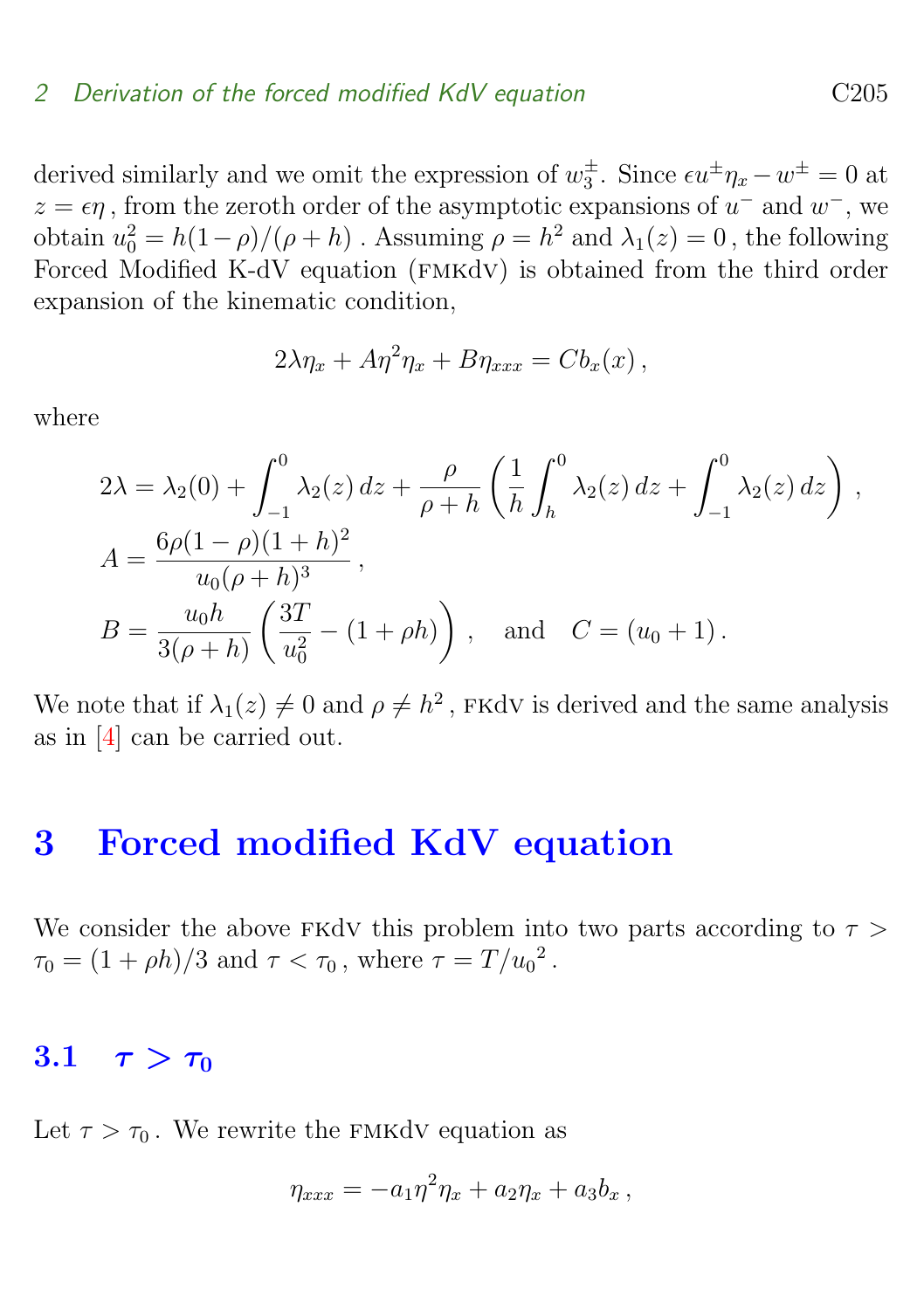### <span id="page-6-2"></span>3 Forced modified KdV equation C206

where

$$
a_1 = \frac{6\rho(1-\rho)(1+h)^2}{hu_0^2(\tau-\tau_0)(\rho+h)^2} > 0,
$$
  
\n
$$
a_2 = \frac{-2\lambda(\rho+h)}{hu_0(\tau-\tau_0)},
$$
  
\n
$$
a_3 = \frac{(u_0+1)(\rho+h)}{hu_0(\tau-\tau_0)} > 0.
$$

Integration of the equation in  $x$  leads to

<span id="page-6-0"></span>
$$
\eta_{xx} = -\frac{1}{3}a_1\eta^3 + a_2\eta + a_3b(x) \,. \tag{10}
$$

When  $b(x) = 0$ , [\(10\)](#page-6-0) has the following periodic solution if  $d > 0$  [\[2\]](#page-14-2),

<span id="page-6-1"></span>
$$
\eta = \xi_0^{1/2} \operatorname{cn}(\gamma(x - x_+), k), \tag{11}
$$

where  $\eta(x_0) = \alpha$ ,  $\eta_x(x_0) = \beta$ ,  $d = \beta^2 + a_1 \alpha^4/6 - a_2 \alpha^2$ ,  $\xi_0 = (3a_2 +$  $3\sqrt{a_2^2+2a_2d/3})/a_1$  ,  $\xi_1=(3a_2-3\sqrt{a_2^2+2a_2d/3})/a_1$  ,  $\gamma=(a_1(\xi_0-\xi_1)/6)^{1/2}$  ,  $k^2 = \xi_0/(\xi_0 - \xi_1) < 1$ ,  $x_0$  is a fixed point and  $x_+$  is a phase shift. If  $d \leq 0$ , there is no periodic solution of [\(10\)](#page-6-0) with  $b(x) = 0$ . By using [\(11\)](#page-6-1) on  ${x | b(x) = 0}$  and by using a matching process [\[2\]](#page-14-2), symmetric solutions of Equation [\(10\)](#page-6-0) can be constructed numerically when  $b(x)$  is symmetric. For numerical computation, we assume that  $\eta$  has a local minimum  $\alpha < 0$  at numerical computation, we assume that  $\eta$  has a local minimum  $\alpha < 0$  at  $x_0 < -1$  and  $b(x) = \sqrt{1-x^2}$  for  $x \in [-1,1]$  and 0 elsewhere.  $\rho$  and h are fixed to  $\rho = 0.25$  and  $h = 0.5$ , respectively, in the numerical studies below.

Depending on the location of the local minimum point  $x_0$  and  $\lambda$  and  $\alpha$  of the wave, the wave collides with the obstruction at a different point so that  $\eta$  has a different shape. When  $\alpha = -2.0$  and  $\tau > \tau_0$ , symmetric steady-state solutions are obtained for  $\lambda > -2.8284$  $\lambda > -2.8284$  $\lambda > -2.8284$  as in Figure 2. Let us denote the lower bound of  $\lambda$  by  $\lambda_s$ . For example,  $\lambda_s = -2.8284$  when  $\alpha = -2.0$ . Then,  $\lambda > \lambda_s$  can be partitioned depending on the number of symmetric solutions. We found four symmetric steady state solutions on  $\lambda_s \leq \lambda < -2.69$  and two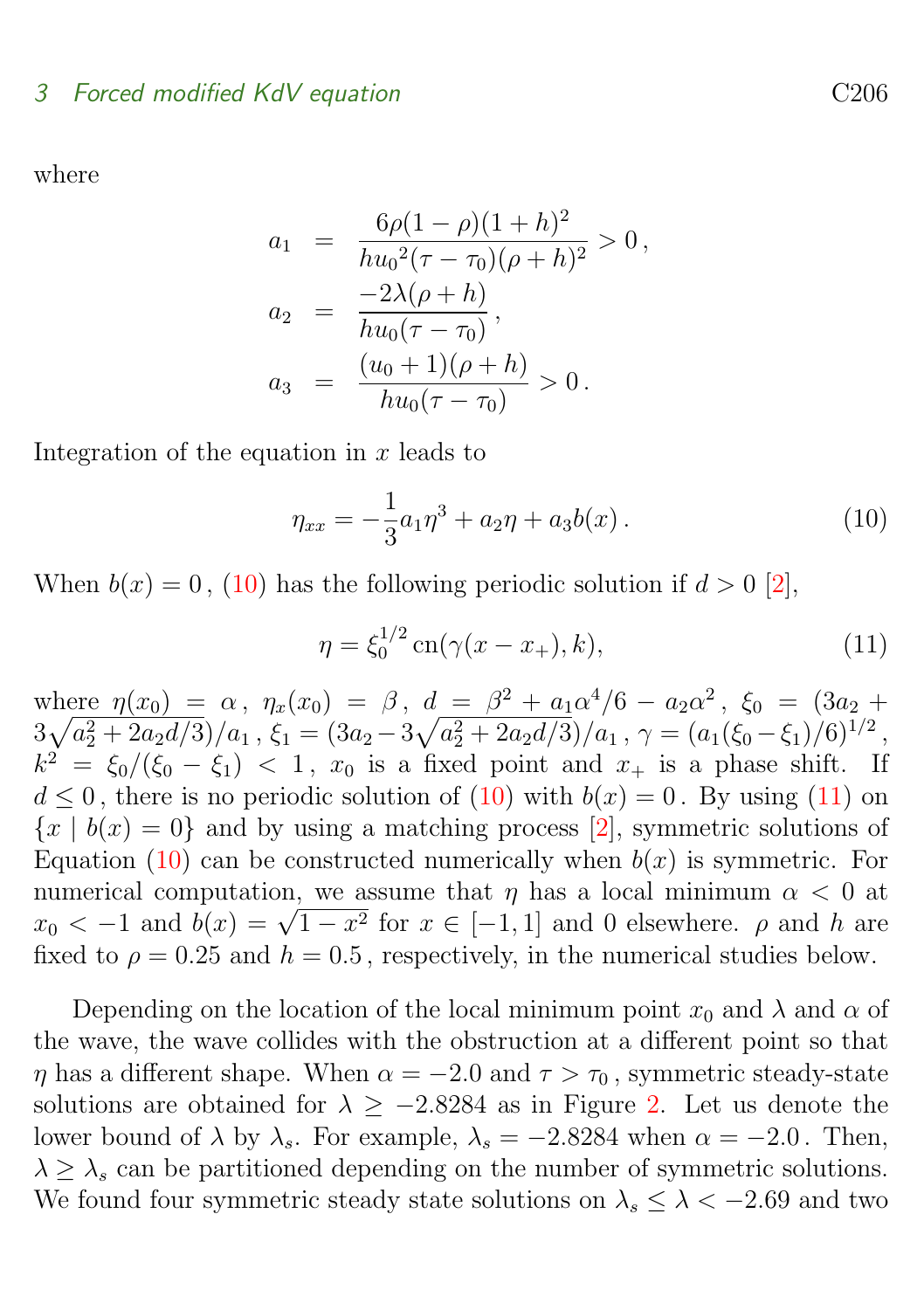

<span id="page-7-0"></span>FIGURE 2: The relation graph between  $\eta(0)$  and  $\lambda$  for  $\alpha = -2.0$ ,  $T = 3$ ,  $\rho = 0.25$  and  $h = 0.5$ .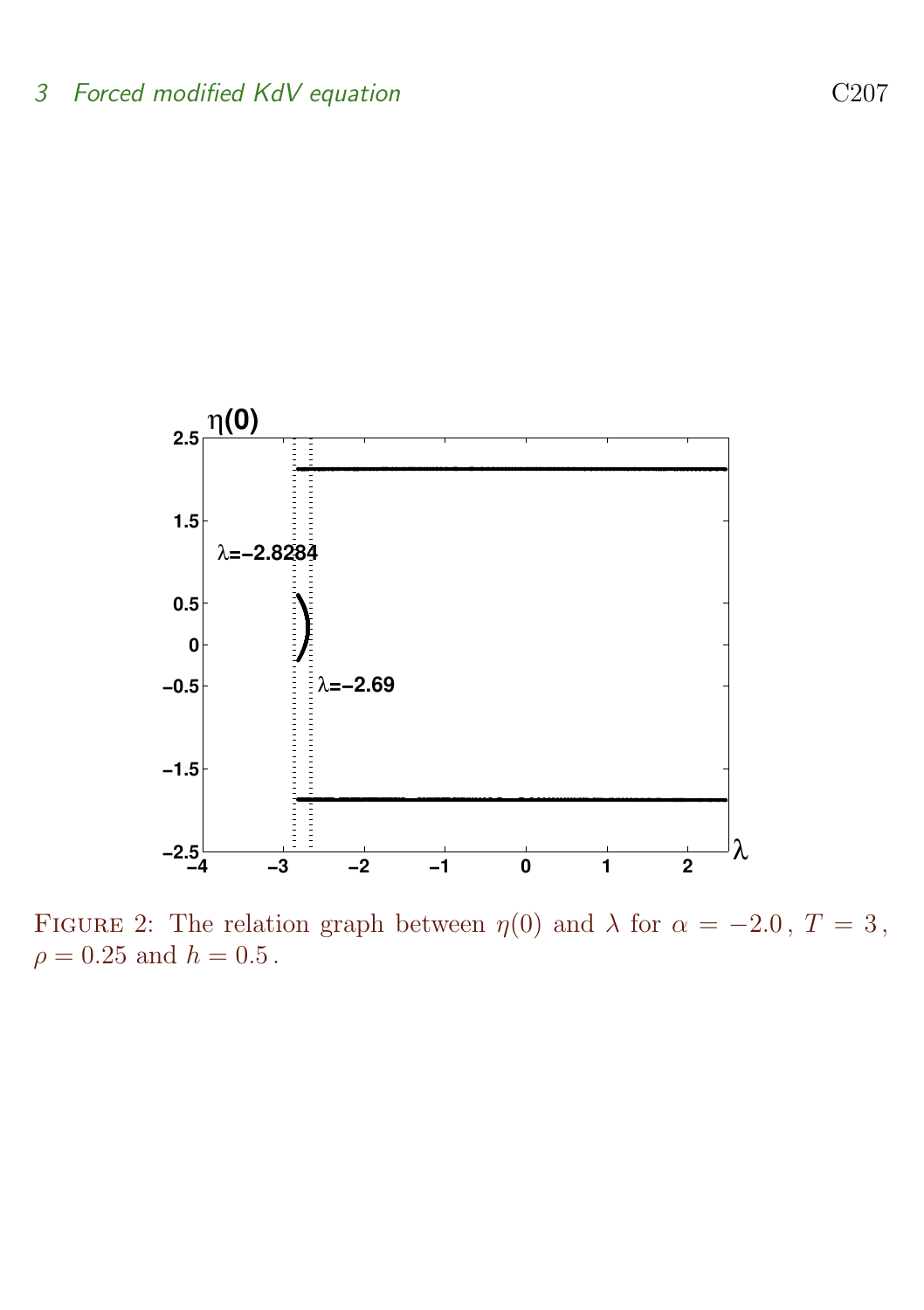

<span id="page-8-0"></span>FIGURE 3: Four solutions when  $\lambda = -2.82$  for  $\alpha = -2.0$ ,  $T = 3$ ,  $\rho = 0.25$ and  $h = 0.5$ .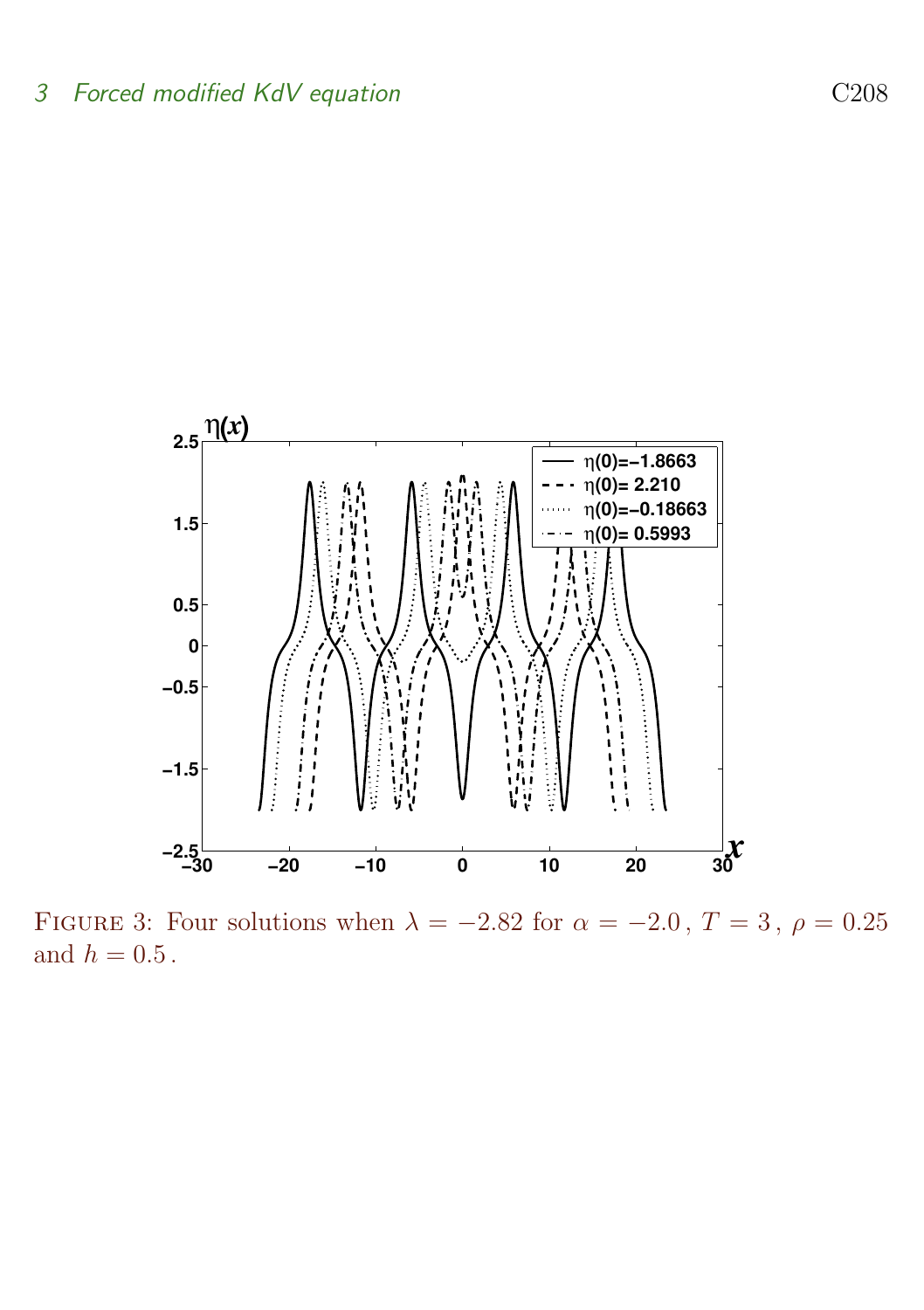

<span id="page-9-0"></span>FIGURE 4: The relation graph between  $\eta(0)$  and  $\lambda$  for different  $\alpha$  values with  $T = 3$ ,  $\rho = 0.25$  and  $h = 0.5$ .

solutions on  $-2.69 \leq \lambda$ , respectively, when  $\alpha = -2.0$ . Figure [3](#page-8-0) shows the cases when  $\lambda = -2.82$ .

The partition of  $\lambda_s \leq \lambda$  with respect to the number of symmetric solutions in Figure [2](#page-7-0) changes as the amplitude of the initial wave  $|\alpha|$  varies. As in Figure [4,](#page-9-0) as  $|\alpha|$  decreases,  $|\eta(0)|$  correspondingly decreases and the range of  $\lambda$  for symmetric solutions also decreases.

The following lower bound  $\lambda_p$  of  $\lambda$  can be derived,

$$
\lambda_p = -\alpha^2/(2\sqrt{h(1-\rho)/(\rho+h)})
$$

Thus periodic solutions ahead of the bump satisfying zero mean depth are obtained for  $\lambda_p \leq \lambda$ . Since we consider symmetric solutions that are periodic ahead of the bump,  $\lambda_p \leq \lambda_s$ . When  $\alpha$  is small, the discrepancy,  $\lambda_s - \lambda_p$ , is negligible. But, as  $\alpha$  increases, the discrepancy increases. For example,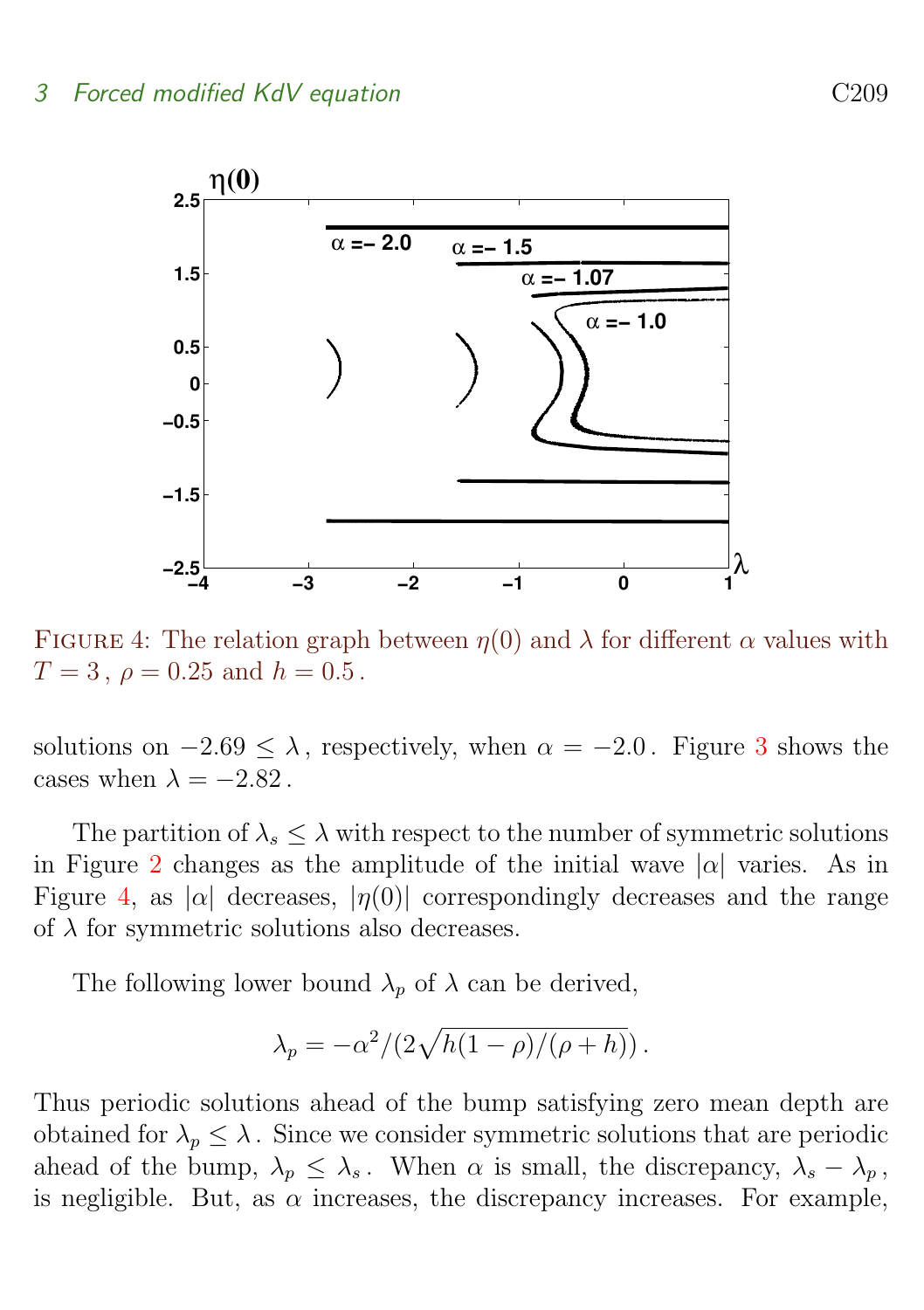#### 3 Forced modified KdV equation C210

for  $\alpha = -2.0$ ,  $\lambda_p = -2.828427124$  and  $\lambda_s = -2.8284$  but for  $\alpha = -0.1$ ,  $\lambda_p = -0.00707107$  and  $\lambda_s = 7.11$ . We anticipate that no symmetric solutions exist for  $\lambda_p \leq \lambda < \lambda_s$ .

### <span id="page-10-0"></span>3.2  $\tau < \tau_0$

When  $\tau < \tau_0$ , the Equation [\(10\)](#page-6-0) is considered with  $a_1 < 0$  and  $a_3 < 0$ . Due to different signs of the coefficients, the range of  $\lambda$  for periodic solutions ahead of the bump is

$$
\lambda < \lambda_p = -\frac{\alpha^2}{\sqrt{h(1-\rho)/(\rho+h)}}.
$$

Since  $\lambda_p < 0$ , we need to consider only subcritical case,  $\lambda < 0$ . We obtained two types of solutions ahead of the bump. Let  $\xi_0 = (a_2 + \sqrt{a_2^2 - 2a_1 d})/a_1$ ,  $\xi_1 = (a_2 - \sqrt{a_2^2 - 2a_1 d})/a_1$  and d is the same as d in [\(11\)](#page-6-1). When  $\xi_0 > \xi_1 > 0$ ,

$$
\eta(x) = \xi_1^{1/2} \operatorname{sn}(\gamma(x - x_+), k),
$$

where  $\gamma = (a_1 \xi_0/2)^{1/2}$  and  $k^2 = \xi_1/\xi_0 < 1$ . This solution  $\eta(x)$  tends to 0 as  $\xi_1 \to 0^+$ . When  $\xi_0 > 0 > \xi_1$ ,

$$
\eta(x) = \xi_0^{1/2} \operatorname{cn}(\gamma(x - x_+), k),
$$

where  $\gamma = (a_1(\xi_0 - \xi_1)/2)^{1/2}$  and  $k^2 = \xi_0/(\xi_0 - \xi_1) < 1$ . This solution  $\eta(x)$ tends to  $(2a_2/a_1)^{1/2}$  sech $(a_2^{1/2}x - \phi)$ , where  $\phi$  is a phase shift determined by initial values, as  $\xi_1 \rightarrow 0^-$ .

Figure [5](#page-11-0) shows the relation between  $\eta(0)$  and  $\lambda$  from symmetric solutions when  $\alpha = -0.1$  and  $T = 10^{-3}$  ( $\tau = 0.002 < \tau_0$ ). There exist two separated regions for symmetric solutions,  $-2.3903 \leq \lambda \leq -2.1484$  and  $\lambda \leq -3.4227$ . Periodic solutions ahead of the bump become asymmetric for −3.4227 <  $\lambda < -2.3903$ . When  $\tau > \tau_0$ , the amplitude of symmetric solutions does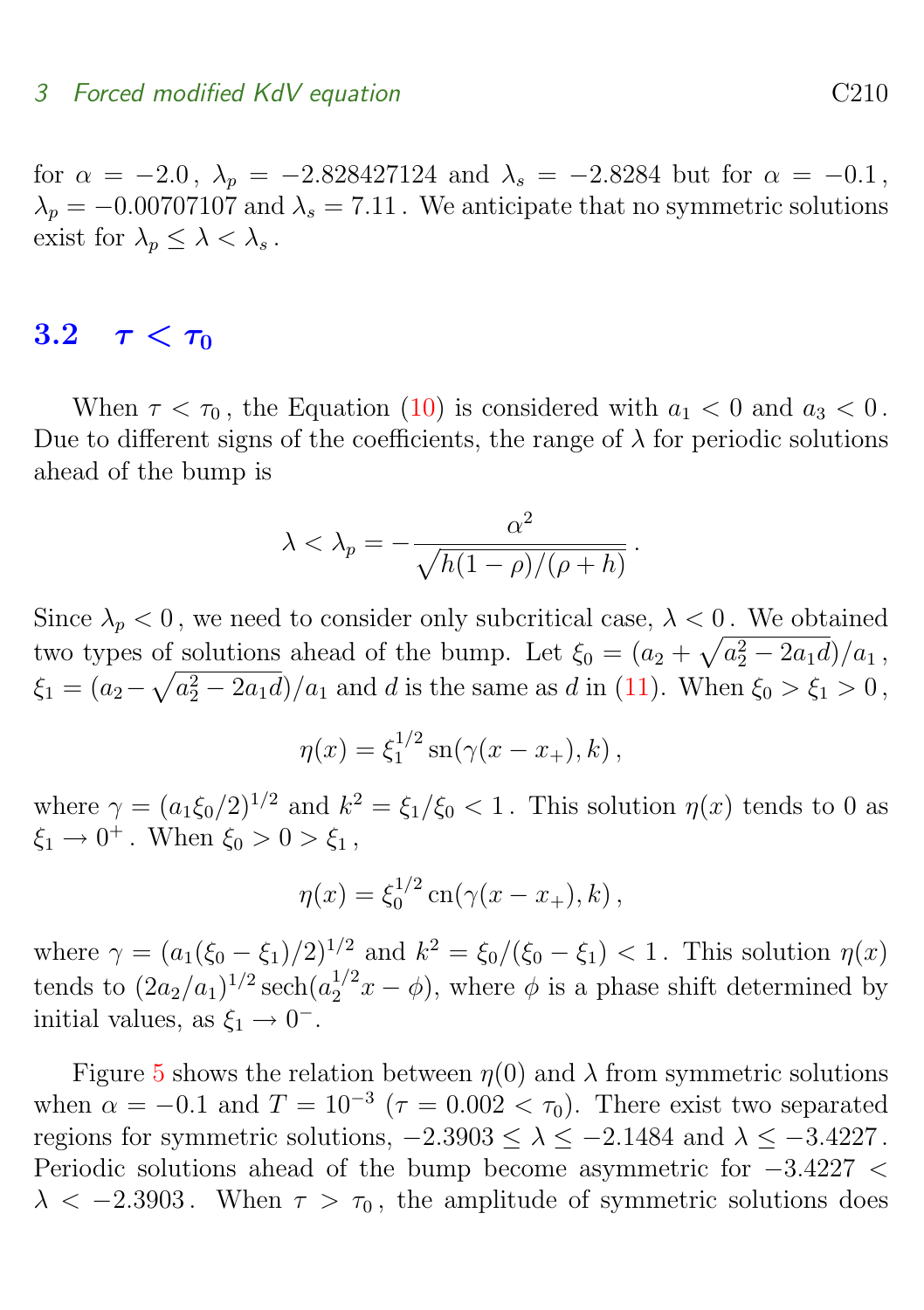

<span id="page-11-0"></span>FIGURE 5: Relation graph between  $\eta(0)$  and  $\lambda$  for  $\alpha = -0.1$ ,  $T = 10^{-3}$ ,  $\rho=0.25$  and  $h=0.5$  .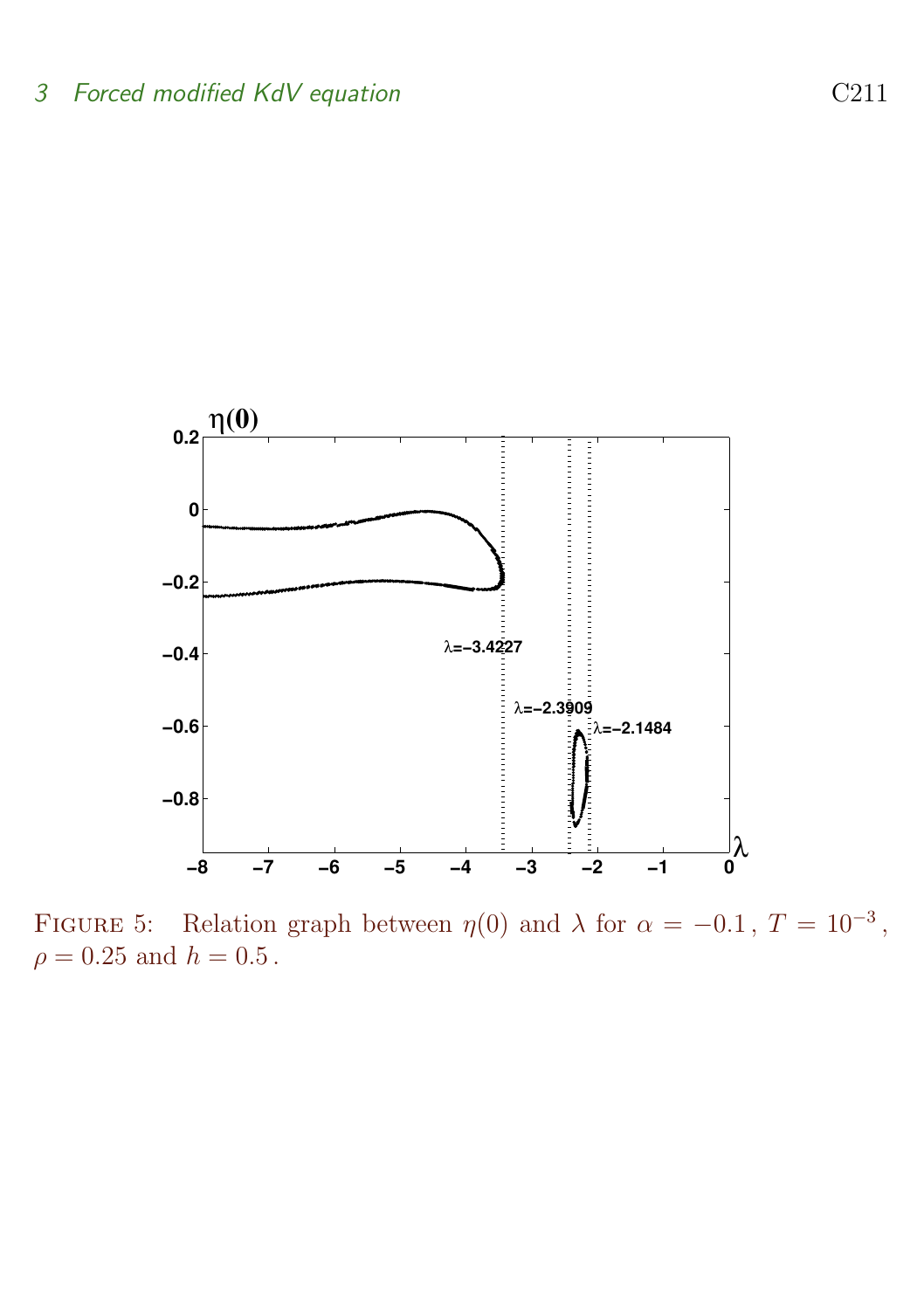

<span id="page-12-0"></span>FIGURE 6: Two solutions when  $\lambda = -2.35$  for  $\alpha = -0.1$ ,  $T = 10^{-3}$ ,  $\rho = 0.25$ and  $h = 0.5$ .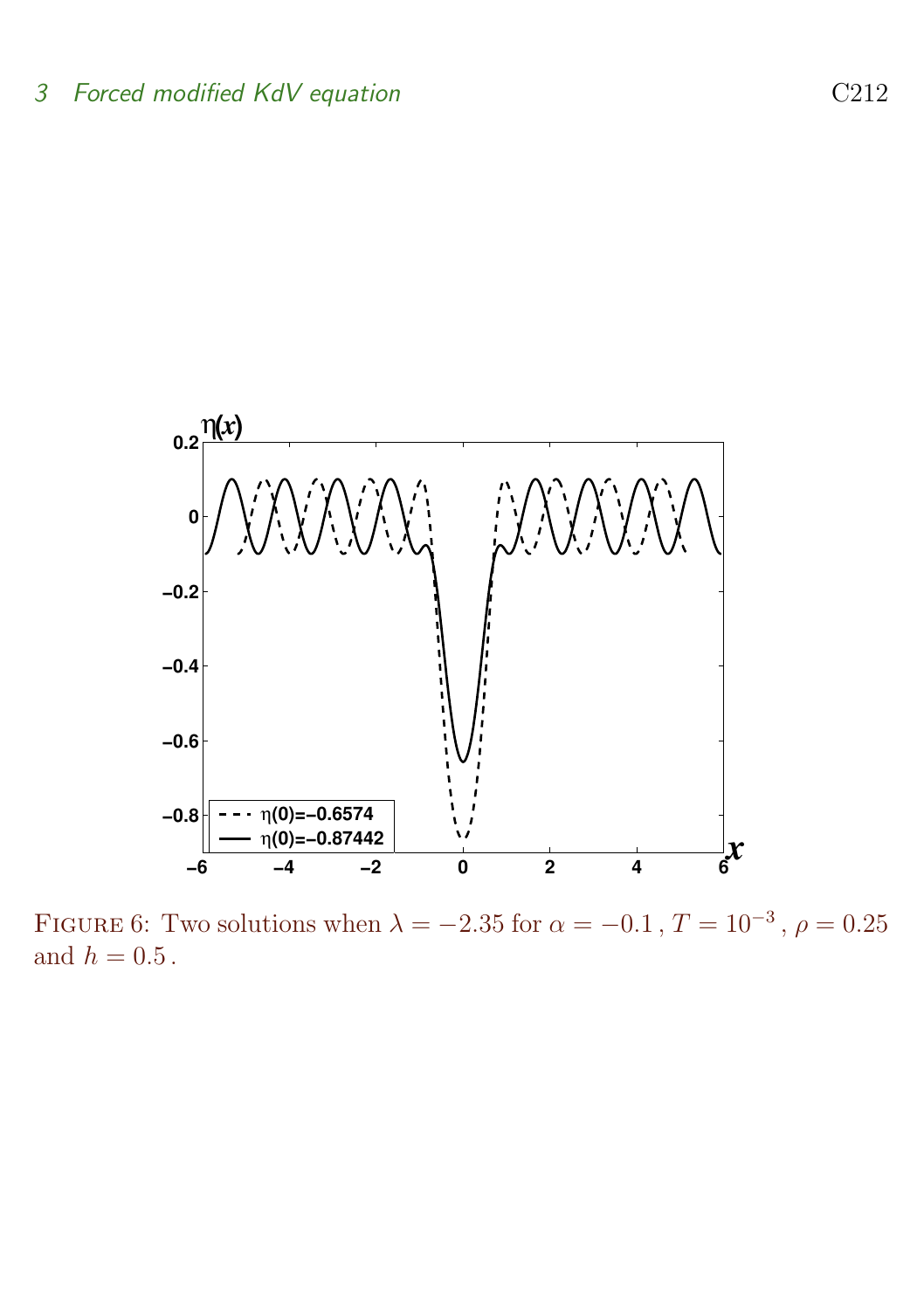

<span id="page-13-0"></span>FIGURE 7: The graphs of  $\eta(0)$  in  $\lambda$  for different  $\alpha$  values when  $T = 10^{-3}$ ,  $\rho = 0.25$  and  $h = 0.5$ .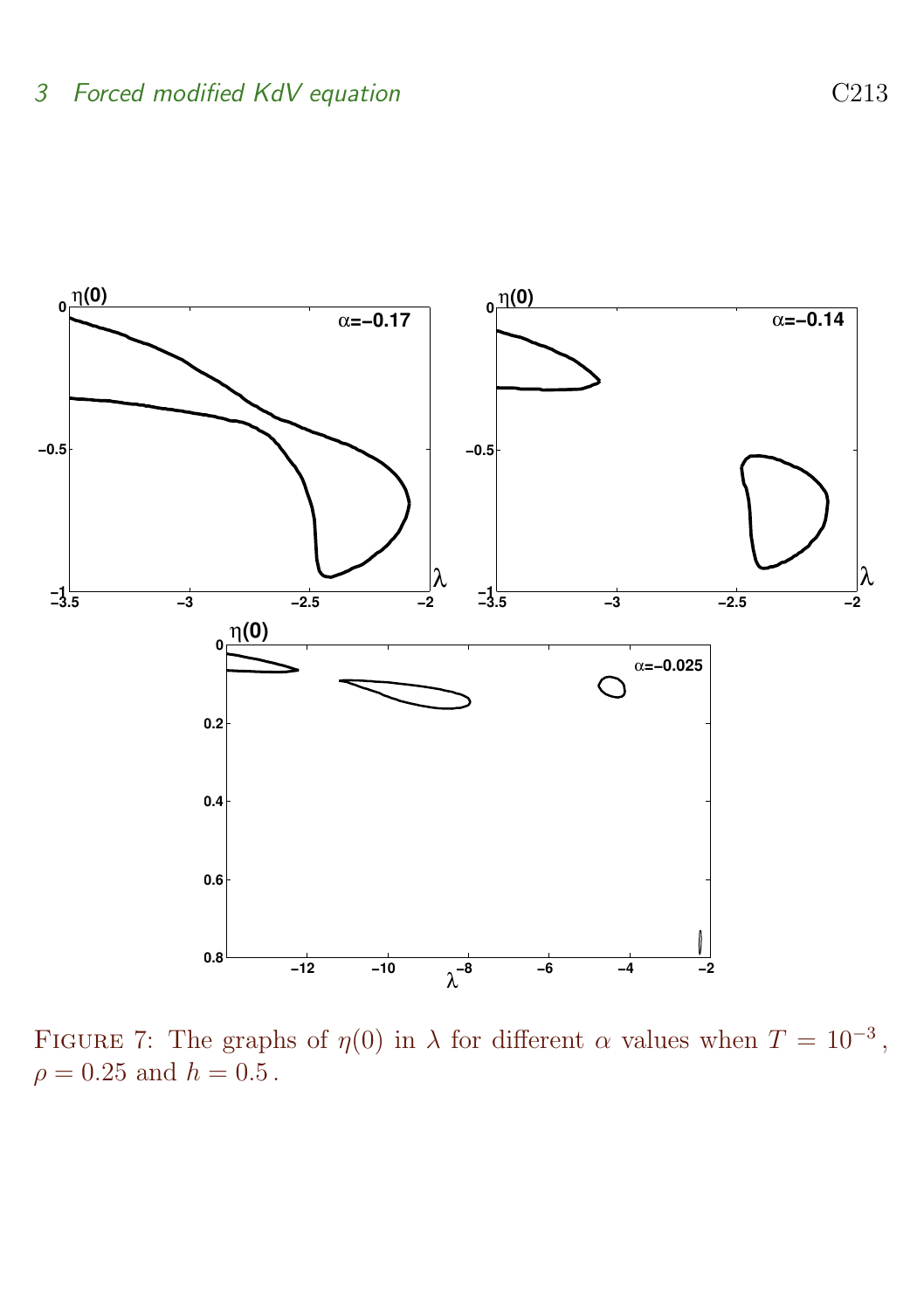#### <span id="page-14-3"></span>3 Forced modified KdV equation C214

not vary much from the initial perturbation  $|α|$  regardless of  $λ$  (Figure [2\)](#page-7-0). On the other hand, when  $\tau < \tau_0$ , the symmetric waves have large variations over obstructions (Figure  $5$ ). Figure [6](#page-12-0) represents typical symmetric solutions when  $\lambda = -2.35$ .

Figure [7](#page-13-0) shows the graphs of  $\eta(0)$  in  $\lambda$  for different  $\alpha$  when  $\tau < \tau_0$ . When  $\alpha = -0.17$ , the region of  $\lambda$  for symmetric solutions is connected. However, when  $|\alpha|$  is decreased to  $\alpha = -0.14$ , these regions becomes disconnected. As  $\alpha$  converges to 0, these disconnected regions of  $\lambda$  shrink to points,  $\lambda =$  $-2.26, -4.46, -9.13$ , This result is consistent with the symmetric solutions with crests in [\[2\]](#page-14-2).

Let  $\lambda_s$  be the numerical upper bound of  $\lambda$  for symmetric solutions. Similarly to  $\tau > \tau_0$ , it is claimed that solutions of FMKdV will not be symmetric for  $\lambda_p \geq \lambda > \lambda_s$ . Two types of asymmetric solutions seem to exist. One will be an asymmetric but bounded solution, whereas the other will be an unbounded asymmetric solution.

Acknowledgments This research was partially supported by Korea University and the MIC, Korea, under the ITRC support program supervised by the **IITA** 

### **References**

- <span id="page-14-1"></span><span id="page-14-0"></span>[1] S. P. Shen, M. C. Shen, and S. M. Sun, A model equation for steady surface waves over a bump. J. Eng. Math. 23 (1989) 315–323. <http://dx.doi.org/10.1007/BF00128905> [C202](#page-2-1)
- <span id="page-14-2"></span>[2] J. W. Choi, S. M. Sun, and M. C. Shen, Steady capillary-gravity waves on the interface of two-layer fluid over an obstruction-forced modified K-dV equation. J. Eng. Math. 28 (1994) 193–210. <http://dx.doi.org/10.1007/BF00058436> [C202,](#page-2-1) [C206,](#page-6-2) [C214](#page-14-3)